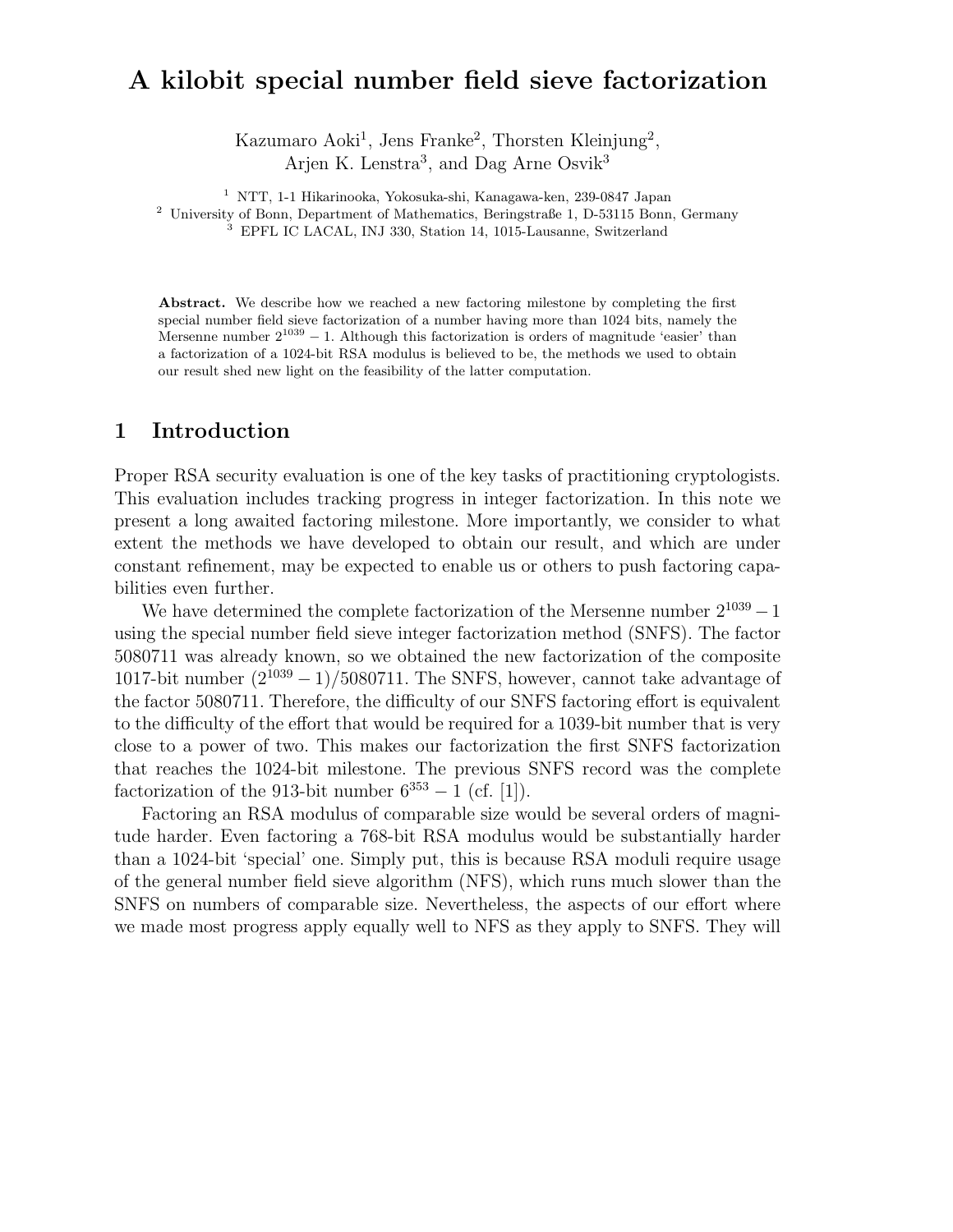therefore also have an effect on the assessment of feasibility of NFS-based factorizations such as those of RSA moduli. This need for re-assessment is the main reason that we feel that our result should be reported in the cryptologic literature.

Descriptions of the SNFS and NFS catering to almost all levels of understanding are scattered all over the literature and the web (cf. [15]). There is no need to duplicate any of these previous efforts for the purposes of the present paper. It suffices to know that both SNFS and NFS consist of the following major steps (cf. [9]).

- Polynomial selection. Decide on polynomials to sieve with. For SNFS this does not require any computational effort, for NFS it pays off to spend a considerable effort to find 'good' polynomials. Since we factored  $2^{1039} - 1$  using the SNFS our choice was easy and is reported in Section 3.
- Sieving. For appropriately chosen parameters, perform the sieving step to find sufficiently many relations. Though finding enough relations is the major computational task, it can be done in embarrassingly parallel fashion. All relevant data for our effort are reported in Section 3.
- Filtering. Filter the relations to produce a matrix. See Section 4 for the effort involved in our case.
- Matrix. Find linear dependencies modulo 2 among the rows of the matrix. In theory, and asymptotically, this requires an effort comparable to the sieving step. But because it does not seem to allow the same level of parallelization as the sieving step, this easily constitutes the bottleneck of a large factorization effort, much more so than the sieving step. So far, this step has been carried out at a single location and requires many weeks, if not months, of dedicated computing time on a full cluster (typically consisting of on the order of a hundred compute nodes). Consequently, our matrix-handling capabilities were limited by accessibility and availability of large single clusters. The major point where our effort distinguishes itself from previous work is that we did the matrix step in parallel as four independent jobs on different clusters at various locations. Further work and fine-tuning in this area can have a major impact on what can realistically be achieved, matrix-wise, and therefore factoring-wise. The details are reported in Section 5.
- **Square root.** For each dependency in turn a square root calculation in a certain number field is performed, until the factorization is found (which happens for each dependency with probability  $\geq 1/2$ , independent of the other dependencies). The details, and the resulting factorization, are reported in Section 6.

Sections 3 through 6, with contents related to our factorization of  $2^{1039} - 1$  as indicated above, are followed by a discussion of the wider consequences of our approach in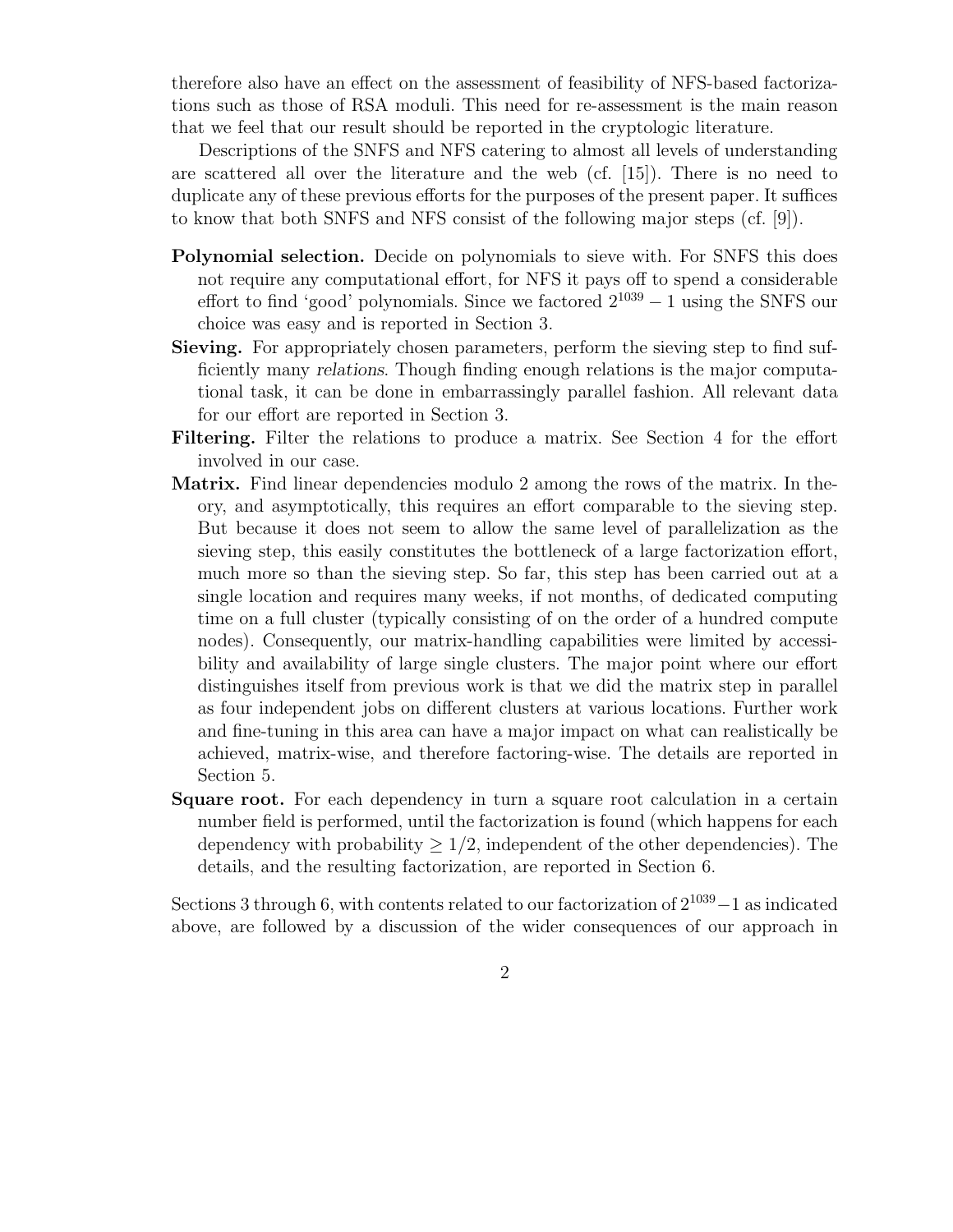Section 7. Furthermore, in Section 2 we describe how the number  $2^{1039} - 1$  was selected as the target number for our kilobit SNFS attempt.

Throughout this paper M and G denote  $10^6$  and  $10^9$ , respectively, and logarithms are natural.

#### 2 Selecting a kilobit SNFS target number

Once the decision had been reached to attempt a kilobit SNFS factorization by a joint effort, it remained to find a suitable target number to factor. In this section we describe the process that led to our choice of  $2^{1039} - 1$ .

Regular RSA moduli were ruled out, since in general they will not have the special form required for SNFS. Special form numbers, however, are not especially concocted to have two factors of approximately the same size, and have factors of a priori unknown sizes. In particular, they may have factors that could relatively easily be found using factoring methods different from SNFS, such as Pollard's  $p-1$  or  $\rho$ method, or the elliptic curve method (ECM, cf. [11]). Thus, for all kilobit special form numbers under consideration, we first spent a considerable ECM effort to increase our confidence that the number we would eventually settle for would not turn out to have an undesirably small factor, i.e., a factor that could have been found easier using, for instance, ECM.

Of the candidates that we tried, a 304-digit factor of  $10^{371} - 1$  turned out to have a 50-digit prime factor (found by ECM after 2,652 curves with first phase bound 43M), for a 306-digit factor of the number known as 2,2062M a 47-digit factor was found (by ECM, after 4,094 curves with the same bound), for a 307-digit factor of 2,2038M a 49-digit factor was found (ECM with 5,490 curves and same bound), and  $10^{311} - 1$  was similarly ruled out after ECM found a 64-digit factor (11,214 curves with  $850M$  as first phase bound and corresponding GMP-ECM 6.0 default second phase bound  $12,530G$ , cf. [2]).

The 307-digit number  $(2^{1039} - 1)/5080711$  withstood all our ECM efforts: 1,472 curves with first and second phase bounds  $850M$  and  $12,530G$ , respectively, and  $256,599$  curves with bounds  $1,100M$  and  $2,480G$ , failed to turn up a factor. This calculation was carried out on idle PCs at NTT. It would have required more than 125 years on a single Opteron 2.2GHz with 4GB RAM. Based on the number of curves and the bounds used, it is estimated that a 65-digit factor would be missed with probability about 3.4%, a 70-digit one with probability 53.2%, and an 80-digit factor with probability 98.2%. Given the ECM failure and the substantial effort spent on it, we settled for the 307-digit factor of  $2^{1039} - 1$  for our kilobit SNFS factorization attempt.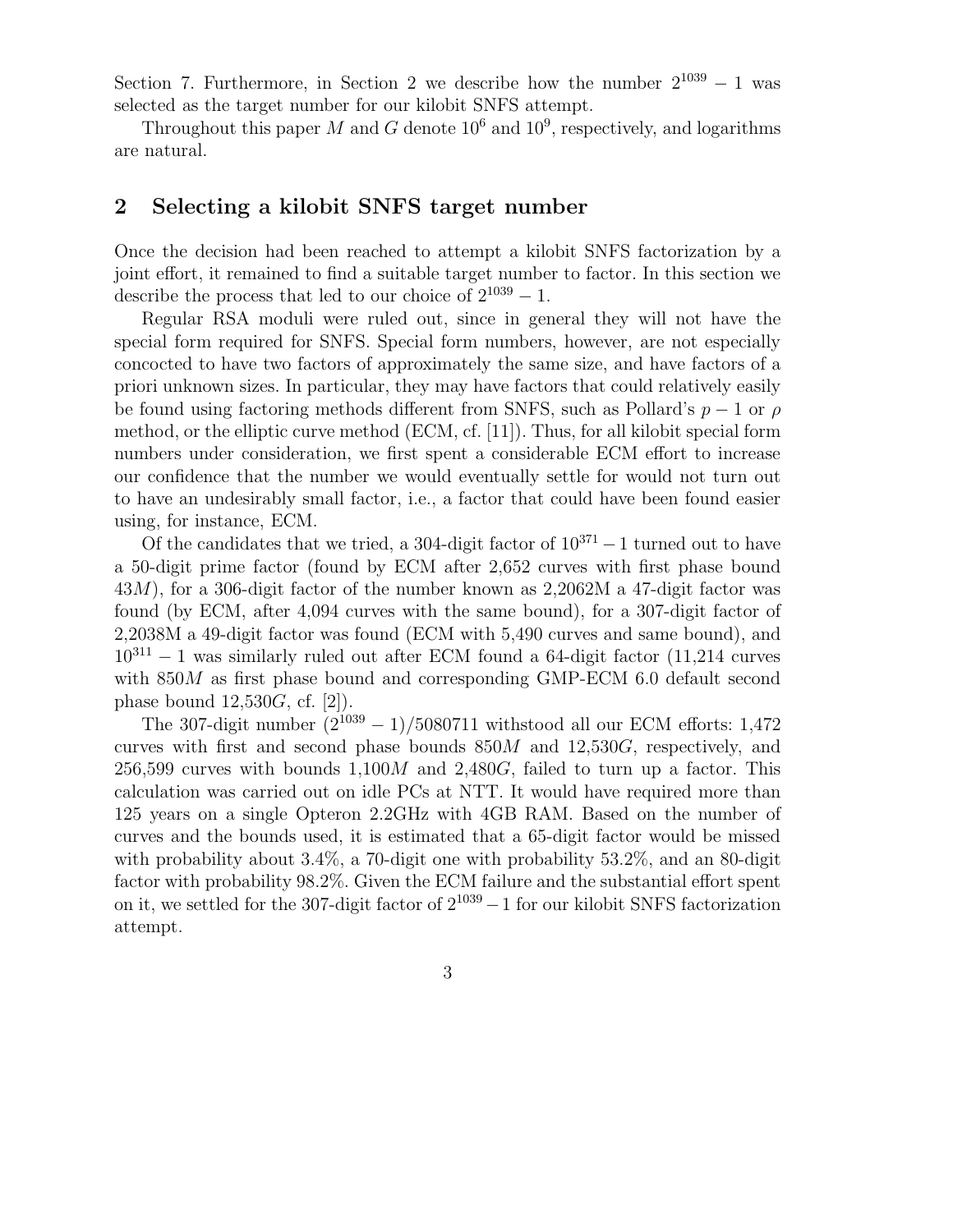The software used for the ECM attempt was GMP-ECM 6.0 [18] and Prime95 24.14 [16] on a variety of platforms.

#### 3 Parameter selection and sieving

In this section we present the polynomials that we used for the SNFS factorization of  $2^{1039} - 1$  and give a superficial description of the sieving step.

With  $1039 = 1 + 6 \cdot 173$  it follows that the polynomials  $g(X) = X - 2^{173}$  and  $f(X) = 2X^6 - 1$  have the root  $2^{173}$  in common modulo  $2^{1039} - 1$ . As customary, everything related to  $q(X)$  is referred to as the 'rational side', as opposed to the 'algebraic side' for  $f(X)$ . In the sieving step we find sufficiently many relations: coprime integers a, b with  $b \ge 0$  such that both norms  $bg(a/b) = a - 2^{173}b$  and  $b^6 f(a/b) = 2a^6 - b^6$  have only small prime factors. Here 'sufficiently many' depends on the meaning of 'small'. What we deem to be 'small' depends in the first place on the memory sizes of the machines used for sieving and on the matrix size that we should be aiming for given what matrix size we think we can handle. This means that 'small' cannot be too large. In the second place, the expected time until we have enough relations should be acceptable too, which implies that 'small' cannot be too small either. The choice made always involves this trade-off and is given below. The theoretical justification, and parameter choice, can be found in the NFS literature  $(cf. [9]).$ 

To find relations we used so-called special  $q$ 's on the rational side combined with lattice sieving: primes q dividing  $bq(a/b)$ , such that each q leads to an index q sublattice  $L_q$  of  $\mathbb{Z}^2$ . Most of the 40M special q's between 123M and 911M were used (though the results of some small regions of q's were for organizational reasons not included in the later steps). For most special q's the rectangular region of size  $2^{16} \times 2^{15}$ in the upper half plane of  $L_q$  was sieved via lattice sieving. For the special  $q$ 's less than 300M this was done with factor bases consisting of all (prime, root) pairs for all primes up to 300M on the algebraic side and all primes  $\leq 0.9q$  on the rational side, but up to 300M on both sides for the special  $q$ 's larger than 300M. Running our lattice siever with these parameters required approximately 1GB RAM, which was available on most machines we were using. A small fraction of the special  $q$ 's was used on machines with smaller amounts of memory with factor base bounds of  $120M$  on both sides. Large primes (i.e., factors beyond the factor base bounds) up to  $2^{38}$  were accepted on both sides, without trying hard to find anything larger than  $2^{36}$ and casting aside cofactors larger than 2<sup>105</sup>. Also, cofactor pairs were not considered for which the quotient of the probability of obtaining a relation and the time spent on factoring was below a certain threshold, as described in [8].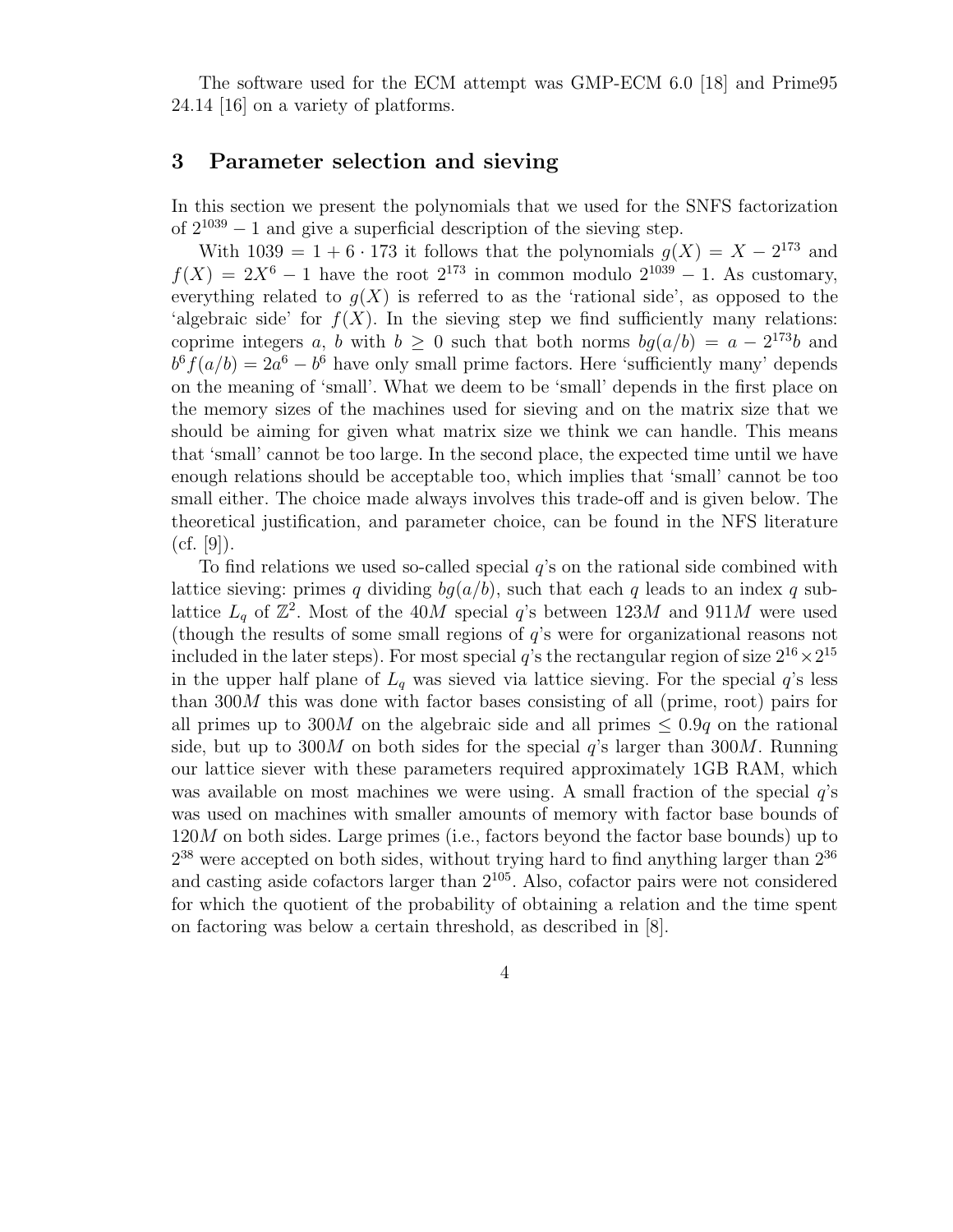After a period of about 6 months, at first using PCs and clusters at NTT and the University of Bonn, but later joined by clusters at EPFL, we had collected 16, 570, 808, 010 relations. Of these relations, 84.1% were found at NTT, 8.3% at EPFL, and 7.6% at the University of Bonn. The total CPU time would be 95 years when scaled to a 3GHz (dual core) Pentium D, or about 100 years on a 2.2GHz Athlon64/Opteron. This boils to 190 Pentium D core years and to about 2.5 relations per seconds per core. The relations required more than a terabyte of diskspace, with copies held at NTT, EPFL, and the University of Bonn.

We used the sieving software from [7].

### 4 Filtering

Because of the special q's the raw data as produced by the sieving step will contain a considerable number of duplicates. In our case 2, 748, 064, 961 duplicates were identified, resulting in a uniqued set of 13, 822, 743, 049 relations. This took less than ten days on two 2GHz Opterons with 4GB RAM each.

Next the singletons were removed: these are relations in which a prime or (prime,root) pair occurs that does not occur in any other relation. This step is combined with the search for cliques, i.e., combinations of the relations where the large primes match up, as fully described in [3]. This took less than 4 days on single cores of 113 3GHz Pentium D processors. Finally, the same hardware was used for 69 hours for a final filtering step that produced a  $66, 718, 354 \times 66, 718, 154$  matrix of total weight 9, 538, 688, 635.

Overall the CPU time required to produce the matrix from the raw relations was less than 2 years on a 3GHz Pentium D. It was completed in less than a week, since most of the uniqueing was done during the sieving.

As usual we did some 'over-sieving', i.e., a smaller number of relations sufficed to produce an over-square, but harder to solve, matrix. More specifically, at 14.32G relations (of which  $12.34G$  were unique) we found an  $82,848,491\times82,848,291$  matrix of weight 10, 003, 376, 265, but this matrix was obtained using suboptimal settings and the relations involving 38-bit primes were not used. At 15.61G relations (13.22G unique), using better settings and all relations found, we obtained a 71,573,531  $\times$ 71, 773, 331 matrix of weight 9, 681, 804, 348. We do not know at which point precisely we had enough relations to build a matrix. But from our figures it follows that, since  $2 * 2^{38} / \log(2^{38}) \approx 20.9G$ , finding  $0.68 * 2 * \pi(2^{38})$  (non-uniqued) relations sufficed to construct a matrix. This low value 0.68 compared to previous efforts is due to the relatively large bound  $2^{38}$  on the large primes.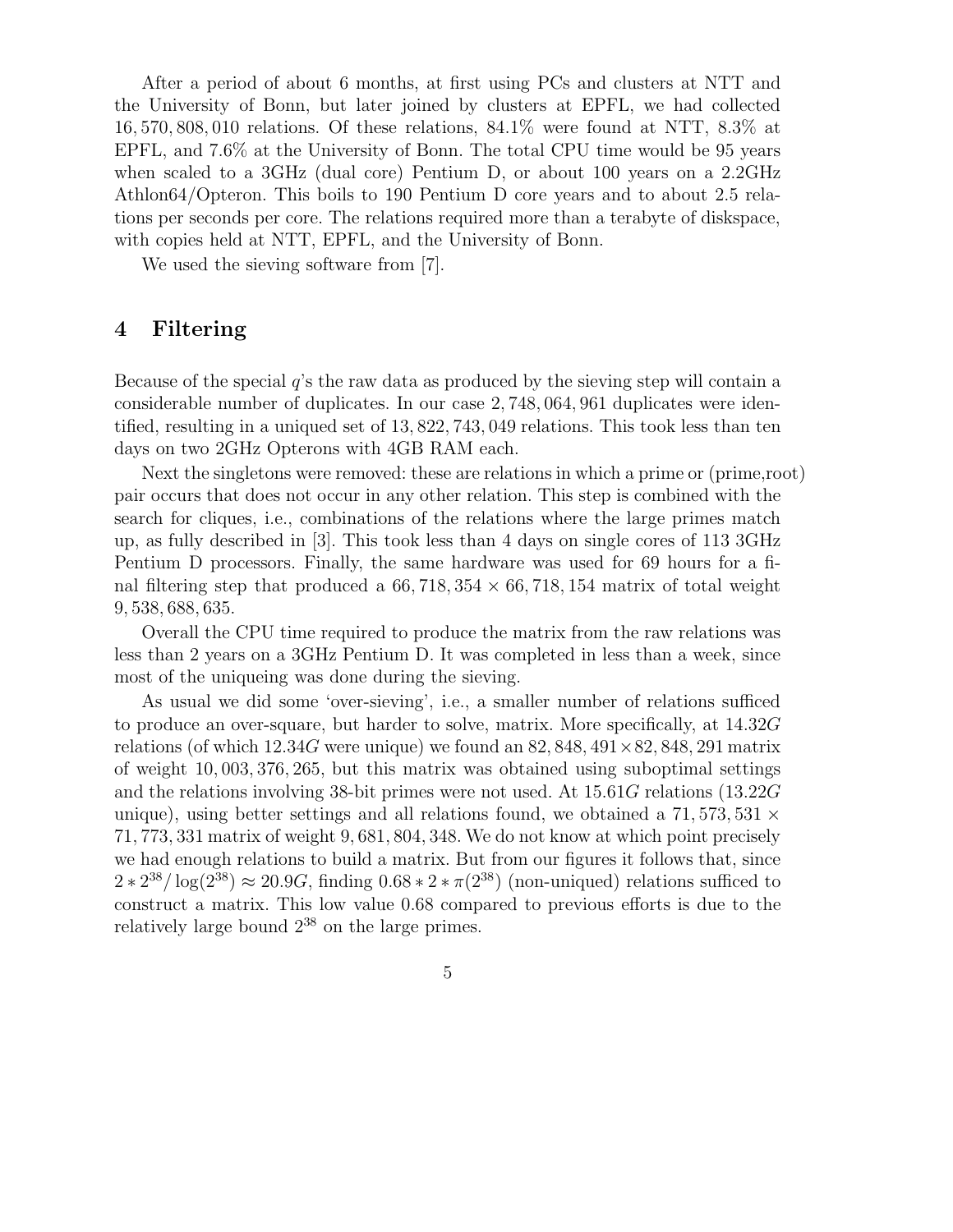#### 5 The matrix step

In the matrix step linear dependencies modulo 2 among the rows of the 66, 718,  $354 \times$ 66, 718, 154 matrix were sought. This was done using the block Wiedemann algorithm with block length 4 times 64. The details of this algorithm are described in Section 5.1 below. It resulted in 50 dependencies which gave, after quadratic characters tests, 47 useful solutions. We are still trying to find out why we got only 50 dependencies as opposed to the expected 200 ones.

The major part of the calculation (the matrix×vector multiplies, cf. steps 2 and 4 in Section 5.1 below) was carried out in parallel on a cluster of 110 3GHz Pentium D processors (with 2 cores per processor) at NTT and a cluster of 96 2.66 GHz Dual Core2Duo processors (with 4 cores per node) at EPFL. On the latter cluster one or two jobs were run on a varying number of the 96 processors. Scaled to the processors involved, the entire computation would have required 59 days on the Pentium cluster, which is 35 Pentium D core years, or 162 days on 32 nodes of the other cluster, i.e., 56 Dual Core2Duo core years. It should be noted that each of two parallel jobs running on the Pentium D cluster runs about 1.5 times slower than a single job, whereas the load was about 1. This seems to indicate that the same wall-clock time can be achieved on a cluster of 110 single core 3GHz Pentium Prescott processors on a similar network. The relatively poor performance of the cluster at EPFL is probably caused by the fact that the four cores per Dual Core2Duo node share a single network connection. The cluster at NTT has torus topology and the nodes are connected with gigabit ethernet. Transferring intermediate data between NTT and EPFL takes about half a day over the Internet.

The computation took place over a period of 69 days, due to several periods of inactivity caused by a variety of circumstances. In principle it could have been done in less than 59 days: if we would have done everything at NTT under ideal conditions (no inactivity), it would take 59 days, but if we would have used both clusters under ideal conditions it should take less time. The software we used for the matrix step was written by the second and third author.

A relatively minor step of the calculation (the Berlekamp-Massey step, cf. step 3 in Section 5.1 below) took 8 hours on 64 cores at the University of Bonn. On 72 cores at EPFL it took a bit less than 7 hours.

#### 5.1 The block Wiedemann algorithm

We give a brief description of the block Wiedemann algorithm (see [6], and for the Berlekamp-Massey algorithm [17]). Let B be a  $d \times d$  matrix over  $\mathbb{F}_2$ . The block Wiedemann algorithm depends on two parameters  $m, n \in \mathbb{N}$  and heuristically finds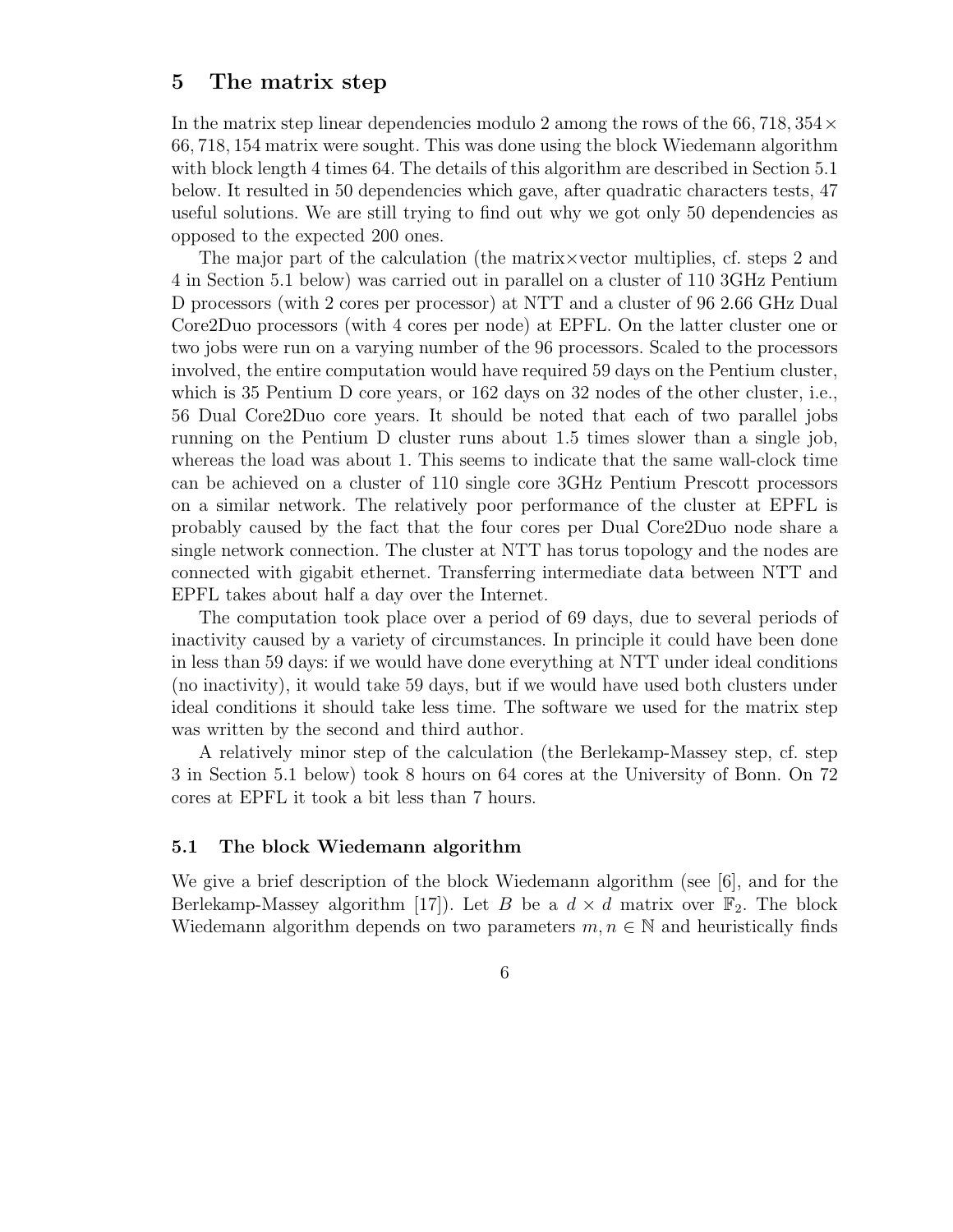n solutions of  $Bv = 0$ . For our matrix  $d = 66, 178, 354$  and we used  $m = 512 = 64.8$ and  $n = 256 = 64.4$ . It consists of the following five steps (suppressing some technical details):

- 1. Random vectors  $x_1, \ldots, x_m$  and  $z_1, \ldots, z_n$  are chosen and  $y_l = Bz_l$  for  $l = 1, \ldots, n$ are computed. It is possible to choose  $x_i$  as unit vectors to simplify the next step.
- 2. For  $i = 1, \ldots, \frac{d}{m} + \frac{d}{n} + O(1)$  the scalar products  $a_{lk}^{(i)} = \langle x_k, B^i y_l \rangle$  are computed. We used  $i \leq 393, 216$ . Denote the polynomial

$$
\sum_i a_{lk}^{(i)} t^i
$$

of  $n \times m$  matrices over  $\mathbb{F}_2$  by A.

3. (Berlekamp-Massey step) In this step a polynomial F of  $n \times n$  matrices is constructed such that

$$
FA = G + t^c E
$$

holds with  $\deg(F)$ ,  $\deg(G) \leq \frac{d}{n} + O(1)$  and  $c = \frac{d}{m} + \frac{d}{n} + O(1)$ . For us the values were approximately  $deg(F) = deg(G) = 260,600$  and  $c = 391,000$ . Writing  $F = \sum_{j=0}^{\deg(F)} f_{lk}^{(j)} t^j$  this is equivalent to the orthogonality of the *n* vectors

$$
\sum_{j,k} f_{lk}^{(j)} B^{\deg(F)-j} y_k \qquad (1 \le l \le n)
$$

to the vectors  $(B^T)^i x_k$ ,  $0 \leq i \leq \frac{d}{m}$ ,  $1 \leq k \leq m$ . m

- 4. For  $k, l = 1, \ldots, n$  the vectors  $v_{lk} = \sum_j f_{lk}^{(j)} B^{\deg(F)-j} z_k$  are computed.
- 5. With high probability  $B \cdot \sum_k v_{lk} = 0$  holds for  $l = 1, \ldots, n$ . The vectors  $v_l =$  $\sum_{k} v_{lk}$  for which this holds are output as solutions.

For the complexity analysis the first and the last step can be neglected. The second and the fourth step require  $(1 + \frac{n}{m})d + O(1)$  resp.  $d + O(1)$  matrix vector multiplications. If the vectors  $x_i$  are chosen as unit vectors the scalar product calculations in the second step become trivial. In the fourth step additional computations are required, equivalent to  $n^2d$  additions in  $\mathbb{F}_2$ . These can be neglected as long as  $n$  is much smaller than the square root of the weight of  $B$  (which we can assume). In both steps we have to store the matrix  $B$  and two auxiliary vectors for doing the multiplications. Additionally, in step four  $n$  vectors need to be stored.

For the Berlekamp-Massey step we used the sub-quadratic algorithm from [17] with FFT for polynomial multiplication. Its complexity is  $O(\frac{(m+n)^3}{n})$  $\frac{(n+1)^3}{n}$ d<sup>1+o(1)</sup>) and its space requirement is  $O(\frac{(m+n)^2}{n})$  $\frac{+n-1}{n}d$ .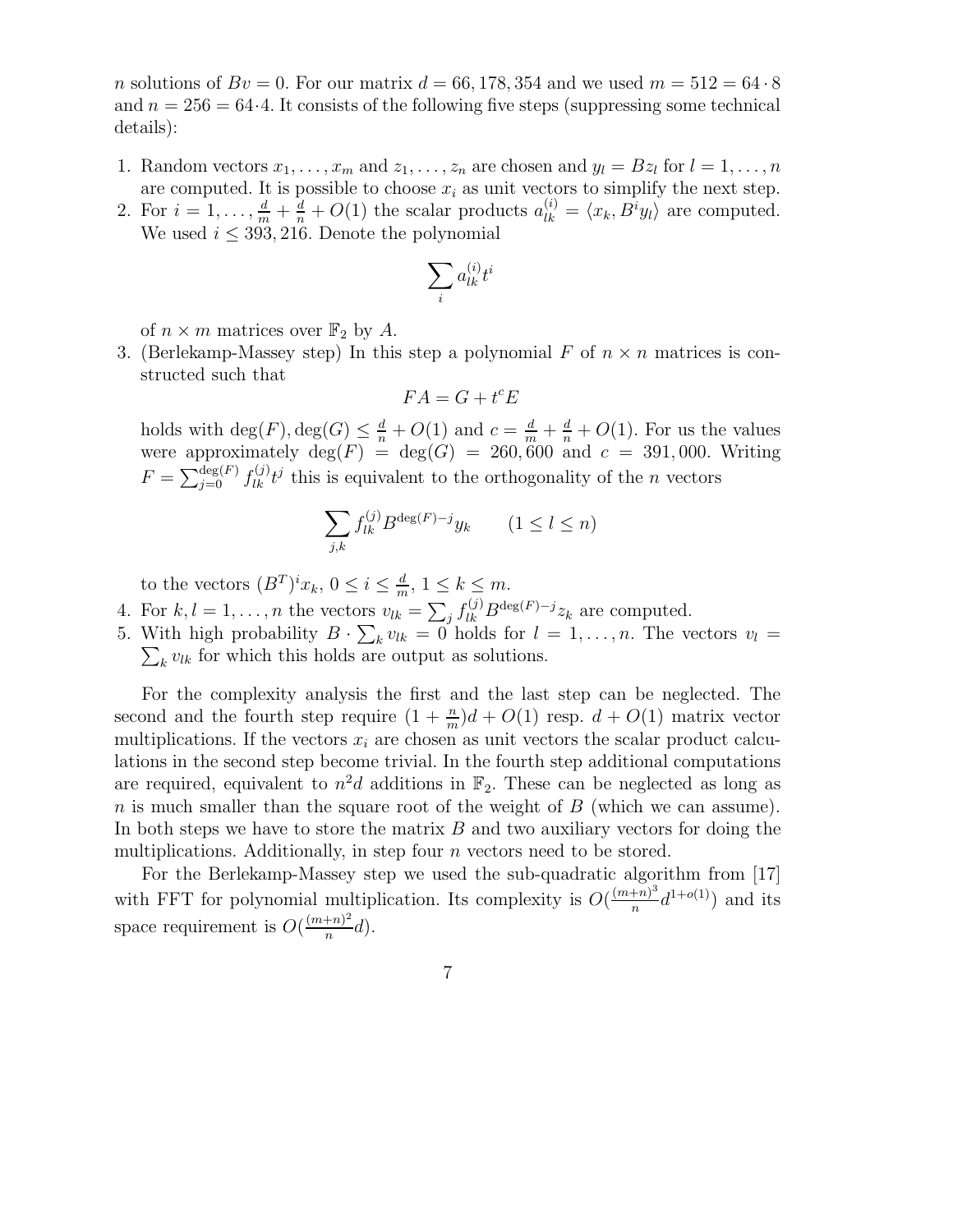For small m and n most of the time is spent in steps 2 and 4. The total number of matrix vector multiplications, namely  $(2 + \frac{n}{m})d$ , will be minimal for  $m \to \infty$ . So, n being chosen, m should be chosen as large as possible such that the Berlekamp-Massey step does not dominate the run time resp. space requirements.

The computations in steps 2 and 4 can be parallelized in several ways. First, the calculation of  $B^i y_l$  can be done simultaneously for different l. These computations are completely independent. Notice that for current computers there is almost no difference in doing one or, e. g., 64 such computations. So, we might set  $n = 64n'$ and do the computations on  $n'$  independent computers or clusters thereof. We used  $n' = 4$  and ran the 4 computations on two clusters, sometimes 2 jobs in parallel per cluster. This ability to spread the computation across different clusters is the crucial difference between our block Wiedemann approach and many previous factoring efforts that relied on the block Lanczos method [5, 12]. Unlike block Wiedemann, block Lanczos does not allow this type of independent distribution, roughly speaking because it requires the inversion of an  $n \times n$  matrix modulo 2 per iteration, which would obviously lead to considerable communication and synchronization issues when run at different locations.

Second, the calculation of Bv for a vector v can be parallelized. As opposed to the above, this requires a lot of communication. More precisely, for a cluster with  $n_1 \times n_2$  nodes in a torus topology the communication required for one multiplication is approximately  $\frac{d}{n_1} + \frac{d}{n_2}$  $\frac{d}{n_2}$  per node. When  $n_1$  and  $n_2$  are chosen approximately equal, the communication costs deteriorate as the square root  $\sqrt{n_1 n_2}$  of the number of participating nodes. At NTT we mostly used  $n_1 = 11$  and  $n_2 = 10$ . At EPFL we used  $8 \times 8$  on 64 cores (sometimes two simultaneous jobs totalling 128 cores, i.e., 32 processors),  $10 \times 8$  on 80 cores, and  $12 \times 12$  on 144. Lower numbers of cores were noticeably more efficient per core: when going from 64 to 144 cores we did not get a speed-up of more than 100% (as one would hope for when increasing the number of cores by more than 100%), but only a speed-up of approximately 50%.

A wider collaboration would lead to a larger  $n'$  and thus larger n and m. Given currently available hardware and the fact that we used a little more than 128GB of memory to run the Berlekamp-Massey step with our parameters, it might be possible to increase m and n by a factor 4. This would increase the run time by a factor 16. Given our 8 hours on 64 cores, this would result in slightly more than 5 days on existing hardware, which is feasible. Unless a much bigger cluster is used, increasing  $m$  and n by larger amounts seems to be difficult at the moment.

Finally, we mention a promising idea that we have experimented with. If approximately the same amounts of time are spent on computation and communication, it is possible to run two different jobs simultaneously on a single cluster, in such a way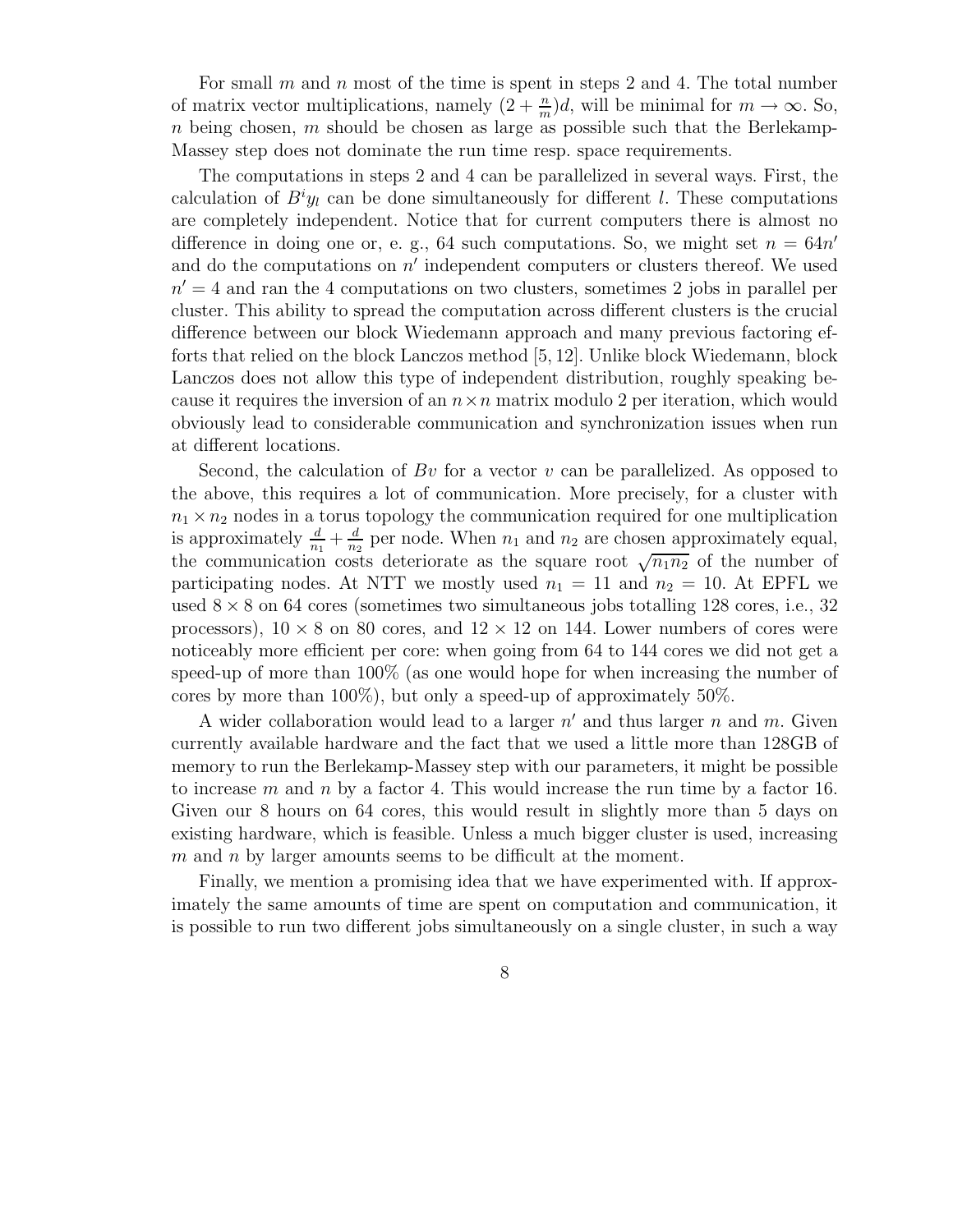that one job is computing while the other is communicating, and vice versa. If run as independent—but intertwined—jobs (as we did), this approach requires the matrix to be stored twice. Combining the two chunks in a single job in such a way that they have non-overlapping computational and communication needs would require the matrix to be stored just once.

## 6 The square root step

Each independent solution has a chance of at least 50% to lead to a factorization. The main calculation per solution involves the computation of a square root of a huge algebraic number that factors into small prime ideals whose norms are known. To calculate this square root we used Montgomery's square root method [13] as described in [14] and implemented by Friedrich Bahr as part of his diploma thesis. The first three solutions all led to the trivial factorization, the fourth one produced the following 80-digit prime factor

55853666619936291260749204658315944968646527018488637648010052346319853288374753

with prime 227-digit cofactor

20758181946442382764570481370359469516293970800739520988120838703792729090324679 38234314388414483488253405334476911222302815832769652537609141018910524199389933 4109711624358962065972167481161749004803659735573409253205425523689

thereby completing the factorization of  $2^{1039} - 1$ .

Preparing the data for 4 solutions simultaneously took 2 hours, and processing thereafter took 1.8 hours per solution, all run times on a 2.2GHz Opteron.

Note that our attempt to select a special number with a large smallest factor was only partially successful: with more luck we would have found the 80-digit factor using ECM.

## 7 Discussion

As far as we are aware our factorization is the first kilobit factorization achieved using the special number field sieve. It must be stressed, and was already pointed out in the introduction, that our work does not imply that 1024-bit RSA moduli can now be factored by a comparable effort. Quite on the contrary, according to all information available to us, and as far as we know to anyone else in the open community, factoring a 1024-bit RSA modulus is still beyond the capabilities of anyone with resources a few orders of magnitude larger than ours. We estimate that the effort we spent would suffice to factor a 700-bit RSA modulus.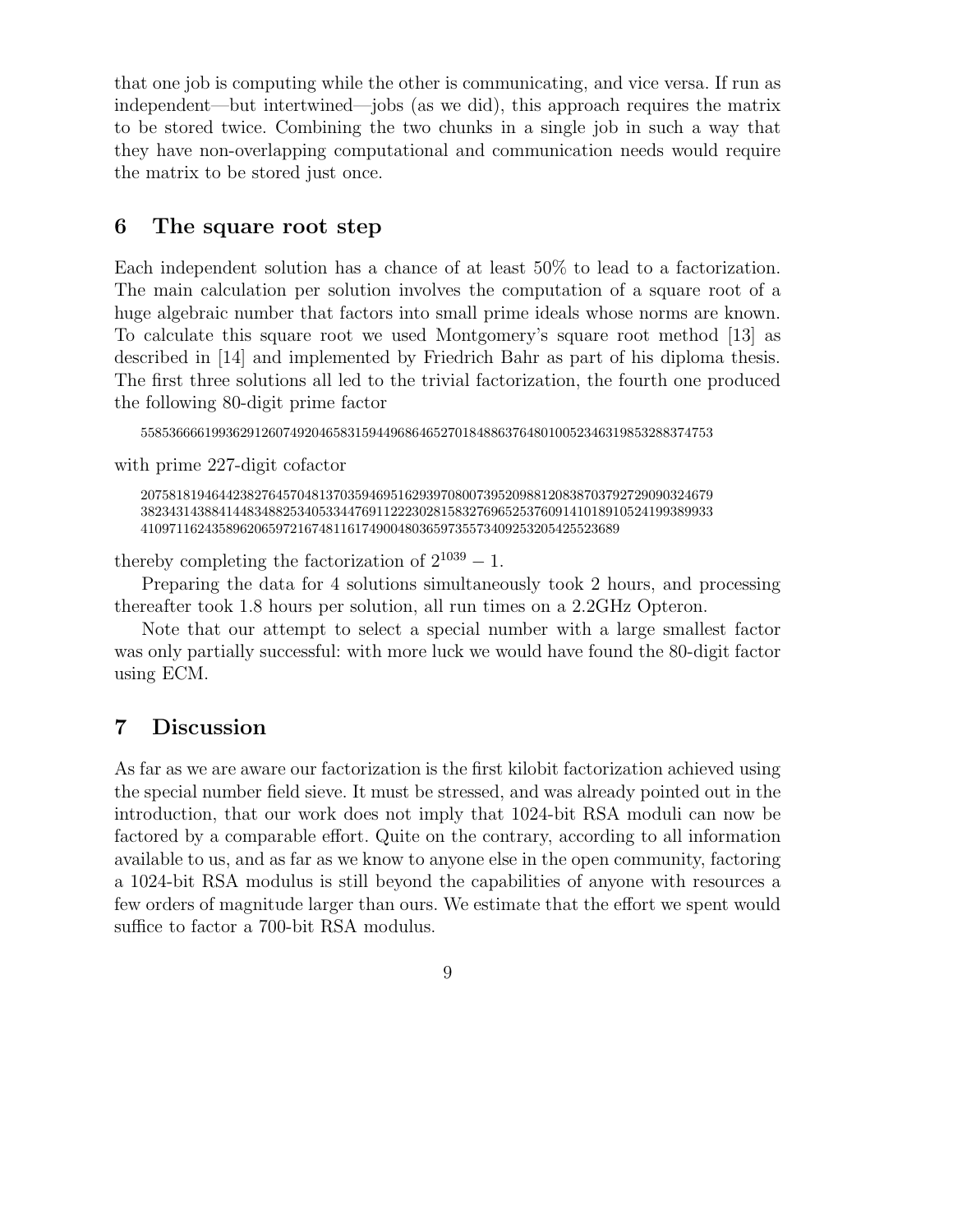Nevertheless, our work showed that one major hurdle is not as unsurmountable as some thought it would be: unlike previous efforts we managed to distribute the major computation of the matrix step into 4 chunks whose completion did not require any interaction. It required a huge data exchange among our three locations. This was enabled by the advancement of the Internet, allowing relatively efficient, economical, and convenient communication among geographically dispersed locations at speeds up to about 100megabits per second. It remains a subject of further research how the adverse effects of wider parallelization can be addressed and how substantially larger chunks could be handled per location. But, the beginning is there, and without any doubt our work will inspire further work in this area and lead to more and better results.

Until our work there were two major factoring milestones on our way to 1024-bit RSA moduli. One of these milestones, a kilobit SNFS factorization, is now behind us. The next one, and the only remaining major milestone before we would face 1024-bit RSA moduli, is the factorization of a 768-bit RSA modulus. We have no doubt that 768-bit RSA moduli are firmly within our reach, both as far as sieving effort and size of the matrix problem are concerned. If it would indeed be reached, as is now safe to predict, factoring a 1024-bit RSA modulus would begin to dawn on the horizon of what is practically possible for the open community.

It is unclear how long it will take to get there. But given the progress we keep making, and given that we consistently keep reaching our factoring milestones, it would be unwise to have much faith in the security of 1024-bit RSA moduli for more than a few years to come. To illustrate, substantiate, and quantify this remark, note that the first published factorization of a 512-bit RSA modulus is less than a decade ago (cf. [4]) and that

$$
\frac{T(1024)}{T(768)} < \frac{1}{5} \times \frac{T(768)}{T(512)},
$$

where

$$
T(b) = \exp(1.923 \ln(2^b)^{1/3} (\ln(\ln(2^b)))^{2/3})
$$

is a rough growth rate estimate for the run time of NFS when applied to a b-bit RSA modulus (cf. [10]). A more precise estimate, involving the  $o(1)$  which we omitted in  $T(b)$ , would result in a value that is even smaller than  $\frac{1}{5}$ . This means that by the time we manage to factor a 768-bit RSA modulus—something we are convinced we are able to pull off—the relative effort of factoring a 1024-bit RSA modulus will look at least 5 times easier than the relative effort of factoring a 768-bit RSA modulus compared to a 512-bit one. As a final remark we note that since 1989 we have seen no major progress in factoring algorithms that can be run on existing hardware, but